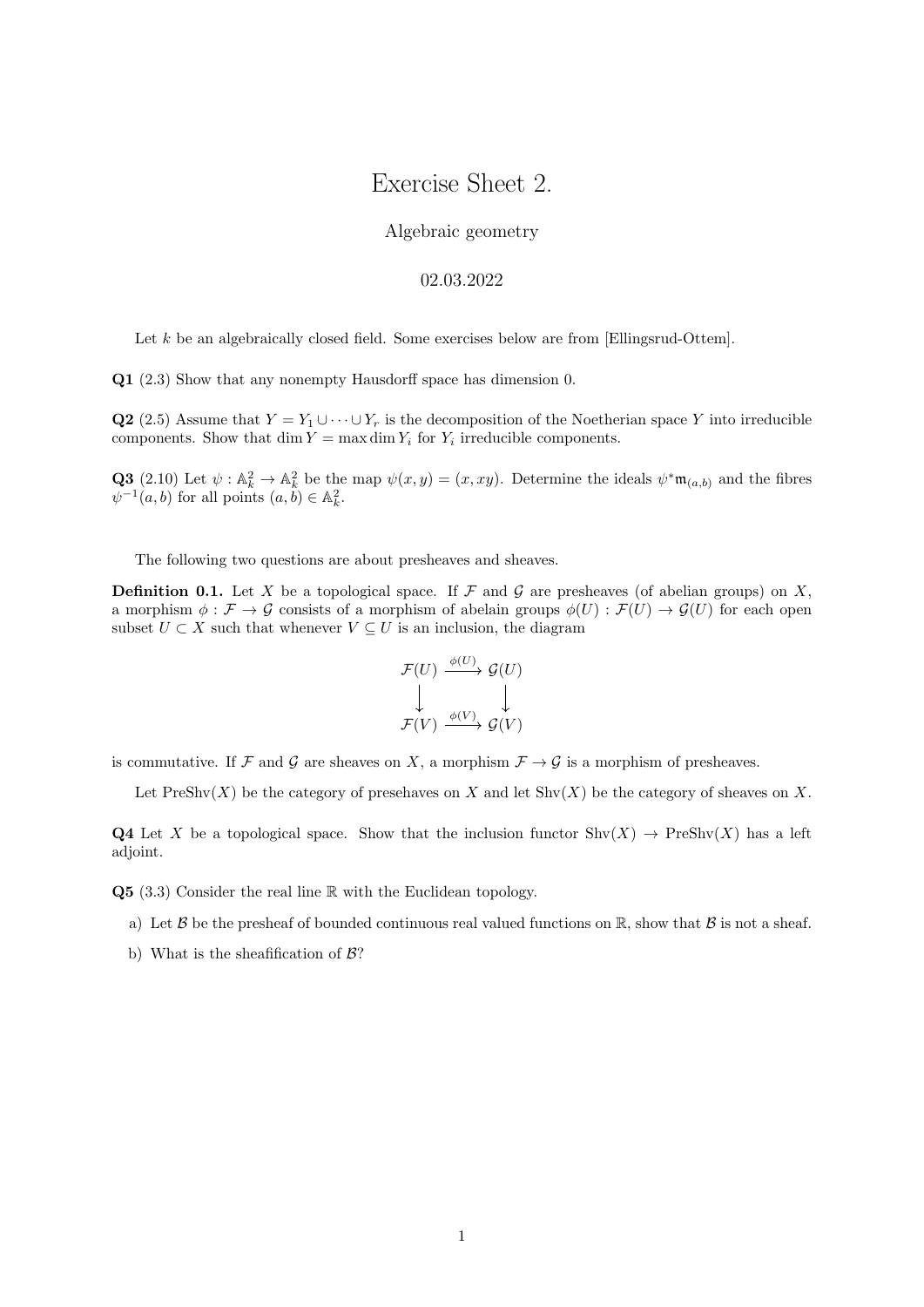## Hints/Suggestions

Q1 We first prove that any point  $x \in X$  is closed. Consider an open subset

$$
U = \bigcup_{y \neq x} U_y
$$

where  $U_y$  is an open neighborhood of y which does not contain x. Clearly  $X - U = \{x\}$  and hence x is closed. Next let  $X_0 \subset X$  be a closed subset with  $|X_0| \geq 2$ . Then it is easy to see that  $X_0$  is reducible. Therefore maximal length of a chain of closed irreducible subset of  $X$  is one.

Q2 The statement is clear from the following lemma.

**Lemma 0.2.** (1) If  $Z \subset X$  is irreducible, then  $\overline{Z}$  is an irreducible subset of X. (2) Any irreducible subset is contained in an irreducible component.

Q3 See lecture note (chapter 2).

Q4 We prove this for presheaves of sets on X. Other cases follow easily from this case. Sheaves on X satisfy extra two conditions:

(1) If  $U = \bigcup_{i \in I} U_i$  then

$$
\mathcal{F}(U) \to \prod_{i \in I} \mathcal{F}(U_i)
$$

is injective.

(2) If  $U = \bigcup_{i \in I} U_i$  then

$$
\mathcal{F}(U) \to \prod_{i \in I} \mathcal{F}(U_i) \rightrightarrows \prod_{i,j \in I} \mathcal{F}(U_i \cap U_j)
$$

is exact.

Let  $Preshv^*(X)$  is the category of presheaves on X satisfying (1).

[Step 1] The natural functor  $PreShv^*(X) \to PreShv(X)$  has a left adjoint functor.

Let F be a presheaf on X. For each open subset  $U \subset X$  consider

$$
\mathcal{F}^s(U)=\mathcal{F}(U)/\sim
$$

where  $a \sim b$  if and only if there exists a covering  $U = \bigcup_{i \in I} U_i$  such that  $a, b$  have the same image under

$$
\mathcal{F}(U) \to \prod_{i \in I} \mathcal{F}(U_i).
$$

It is straightforward to check it induces a left adjoint functor  $(-)^s : \text{PreShv}(X) \to \text{PreShv}^*(X)$ .

[Step 2] The natural functor  $\text{Shv}(X) \to \text{PreShv}^*(X)$  has a left adjoint functor.

Let F be a presheaf on X satisfying (1). For each open subset  $U \subset X$  we consider

$$
\mathcal{F}^a(U) = \{ (U = \cup_{i \in I} U_i, \{a_i\}_{i \in I}) : \{a_i\} \in \text{Eq}(\prod_{i \in I} \mathcal{F}(U_i) \implies \prod_{i,j \in I} \mathcal{F}(U_i \cap U_j)) \} / \sim^1
$$

where

$$
(U = \cup_{i \in I} U_i, \{a_i\}) \sim (U = \cup_{j \in I} V_j, \{b_j\})
$$

iff  $a_i$ ,  $b_j$  have the same image in  $\mathcal{F}(U_i \cap V_j)$  under  $\mathcal{F}(U_i) \to \mathcal{F}(U_i \cap V_j)$ ,  $\mathcal{F}(V_j) \to \mathcal{F}(U_i \cap V_j)$  for all  $i \in I, j \in J$ . It is straightforward to check that it induces a left adjoint functor  $(-)^a$ : PreShv<sup>\*</sup> $(X) \rightarrow$  $\text{Shv}(X)$ .

Q5 This is a simple application of Q4.

a) Locally bounded continuous function may not be bounded globally.

b) Let G be the sheaf of continuous functions on X. Then the natural morphism  $f : \mathcal{B} \to \mathcal{G}$  factors through a unique morphism  $f^a : \mathcal{B}^a \to \mathcal{G}$ . We use the following lemma

<sup>&</sup>lt;sup>1</sup>Let  $f, g: X \to Y$  be maps between sets. Then Eq( $f, g: X \to Y$ ) :={ $x \in X : f(x) = g(x)$ }